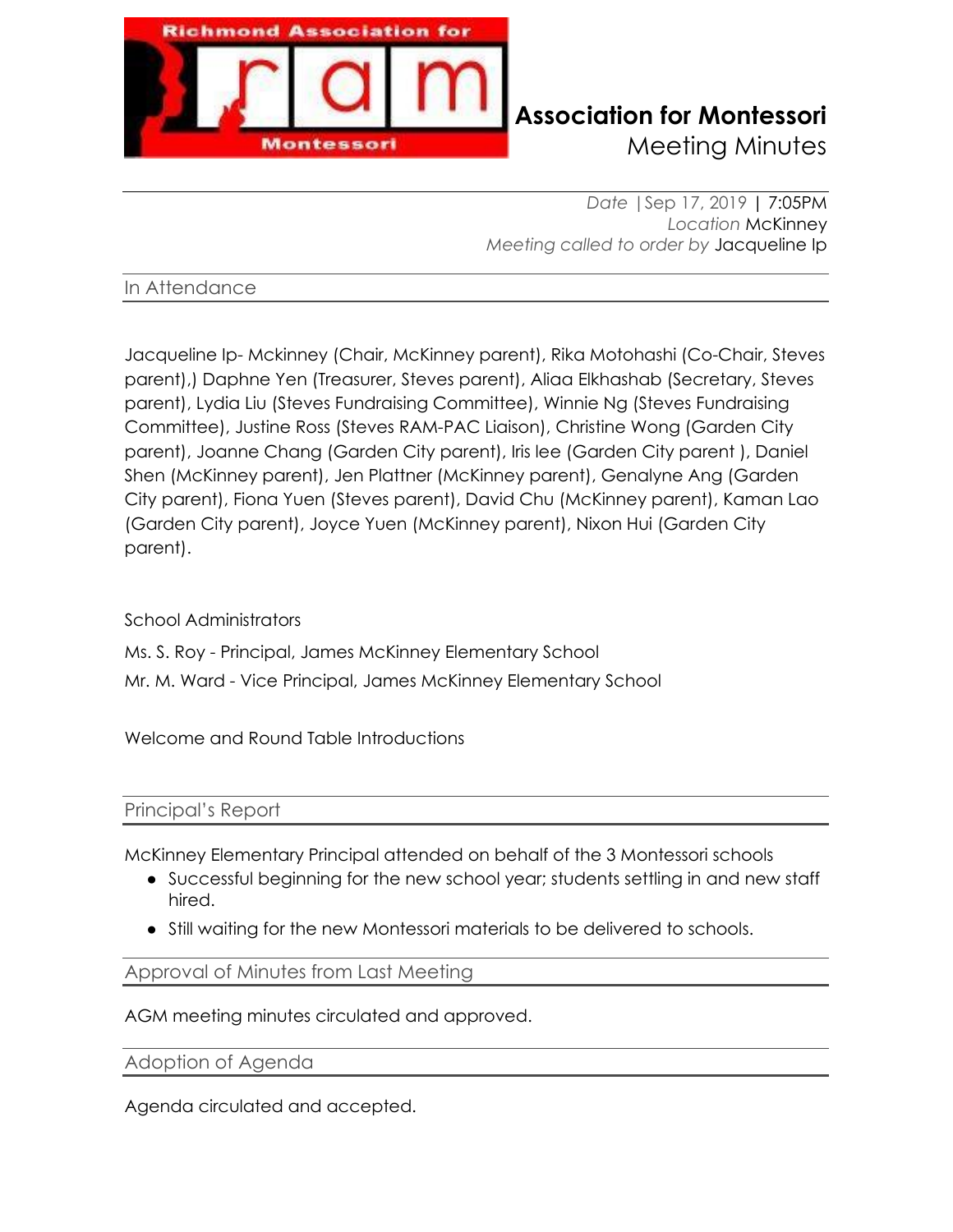

Meeting Minutes

#### RAM Reports

Chair Report

- Steves Montessori students successfully settled at Grauer, a 2 years temporary relocation due to Steves seismic upgrade.
- Overview of the RAM funding model
	- ʊ Historically, all Montessori materials were funded by RAM.
	- ʊ In 2014, The School Board reached out to fund each school \$4,500 annually.
	- o Other primary funding includes:
		- $\Box$  Cash infusion (\$10,000)
		- Cash drive (Membership Fees and generous Donations \$12,000)
			- Membership Drive: An e-mail was sent out with the RAM newsletter and another hardcopy will be sent home.
			- Members who submit the Membership Drive form by Nov 8th are eligible for a chance to win \$150 Costco gift card.
- \$5,000 commitment per school to subsidize Montessori supplies and furnishings.
- Teachers' Bursary and training available to assist Montessori teachers at all levels who wish to deepen their Montessori education.
- \$500 scholarship opened to Grade 12 students who went through public Montessori program. The scholarship sponsors eligible Montessori alumni into post secondary program.
- ŏ Fundraising with Kidtropolis night out
- Parent Education Night

Treasurer Report and Budget Discussion

- Daphne circulated and reviewed financial report
- Account balances were reviewed
- This year budget was approved in 2019
- Current Bank Balance total \$23K
	- o Waiting for one cheque to Garden City for last year's expense before closing books officially for the school year ended August 2019.

#### Open Issues and Discussions

#### Scholarship Program

• Application form circulated in secondary schools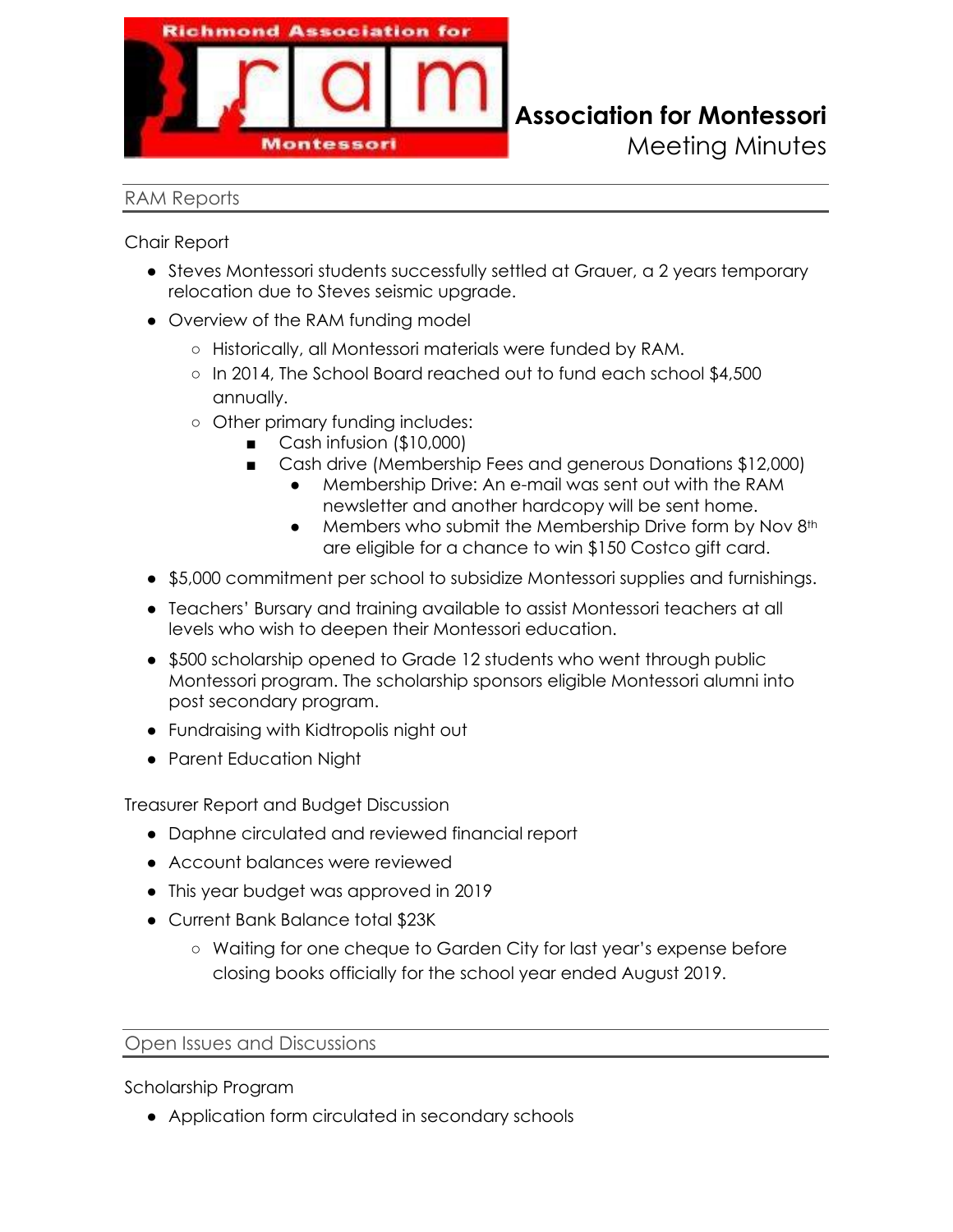

Meeting Minutes

Teacher Bursary Program

• Bursary application will be made available for the admin team.

Fundraiser

- Kids Night Out is scheduled on October 4th from 6pm to 10pm for kids aged 6 to 12 years old. Compared to last year, cost has increased. Tickets available for \$22 + Eventbrite fee.
- Other fundraising ideas were discussed including: Yoga for Kids and Parents, Rock Climbing, Apex, Movie tickets, Zumba classes, Open Gym time, etc.
- Lydia, Kaman, Joanne, Winnie and Iris will explore other fundraising events and their logistics, Fundraising committee formed:
	- o Is there a fundraising opportunity at Apex?
	- o Can we rent the school gym for free?
	- ʊ Clip and Climb
	- ʊ Movie Tickets (Costco)

Parents Education Night

- Last year, McKinney hosted Math Night Out where Montessori teachers presented and students showcased Montessori math materials. Around 60 people attended.
- Since the Montessori pillars are Literacy, Numeracy and Culture, Rika to liaise with admin to see if they would like to rotate and showcase other areas.

Volunteers for RAM Drawers

- This year, Steves' RAM Drawers will be located in two schools; one in Steves and the other in Grauer.
- Appointed volunteers to collect from RAM Drawers:
	- $\circ$  Lydia Steves
	- ʊ Iris Garden City
	- o David McKinney

RAM Communication

- Goal: improve our communication and be more engaged with our members.
- Increase visibility through Newsletter (September issue included an introduction about RAM and that it is parents led).
- Brainstorming Ideas on how to become more visible (Movie night, sending reminder on Kids Night Out, Facebook), not to interfere with school specific events.
- Jacqueline to check whether Mabel's Labels website is still active or not.